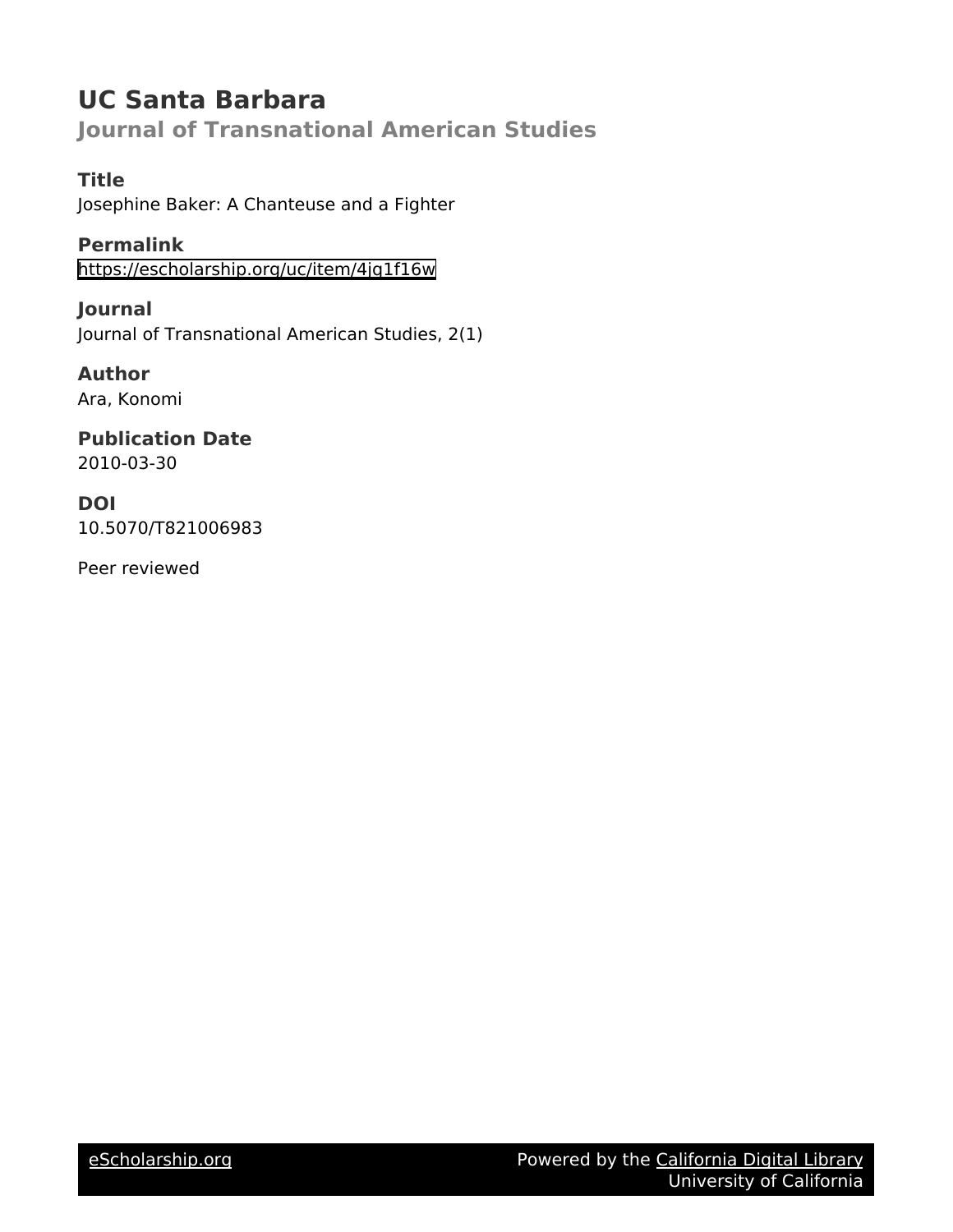# **Josephine Baker: A Chanteuse and a Fighter**

KONOMI ARA

#### **Introduction: The Adoption of an Occupation Baby**

Over half a century ago, in 1954, an African‐American known as 'The Amber Queen' visited Japan. She was Josephine Baker (1906–1975), the dancer and singer who had leaped to fame in Paris in the 1920s. The newspaper Asahi Shinbun described the feverish welcome she received on her first visit to the country:

"The amber‐skinned singer Josephine Baker arrived from Paris on an Air France flight into Tokyo Haneda Airport at 9.40pm on the 13th. She has come to give fundraising performances for the abandoned mixed‐race children of the Elizabeth Sanders Home in Oiso in Kanagawa Prefecture. The airport was thronged with many fans, including young women and black American soldiers, who had flocked in spite of the fine rain. Dressed in a black suit and a blue overcoat, Mrs Baker was greeted in the lobby by the director of the Sanders Home, Mrs Miki Sawada, the First Secretary of the French Embassy Monsieur Travis and the Daiei Studio actress Noboru Kiritachi among others. When two children from the Sanders Home, seven-year-olds Toshikazu\_Sato and Misao Kageyama, presented her with a bouquet, she gave the half‐black boy and girl affectionate kisses on the cheeks. When she greeted all who had gathered, her voice was unexpectedly youthful for a 47 year old: 'This is my first visit to Japan. Nothing could make me happier.' She then headed for the Imperial Hotel with her pianist Milos Bartek and two others." (14th April 1954)

As the article states, the purpose of Josephine's visit to Japan was to give charity performances in support of abandoned mixed‐race children. She had been invited by her friend Miki Sawada, the director of the Sanders Home, who was caring for the children known as 'Occupation Babies'. The proceeds from Josephine's performances around Japan would fund the construction of a boys' dormitory at the Elizabeth Sanders Home, Baker Hall, and it still stands today although its use has changed. Josephine's name and her words are carved at the bottom of a pillar on one of the corners of the building.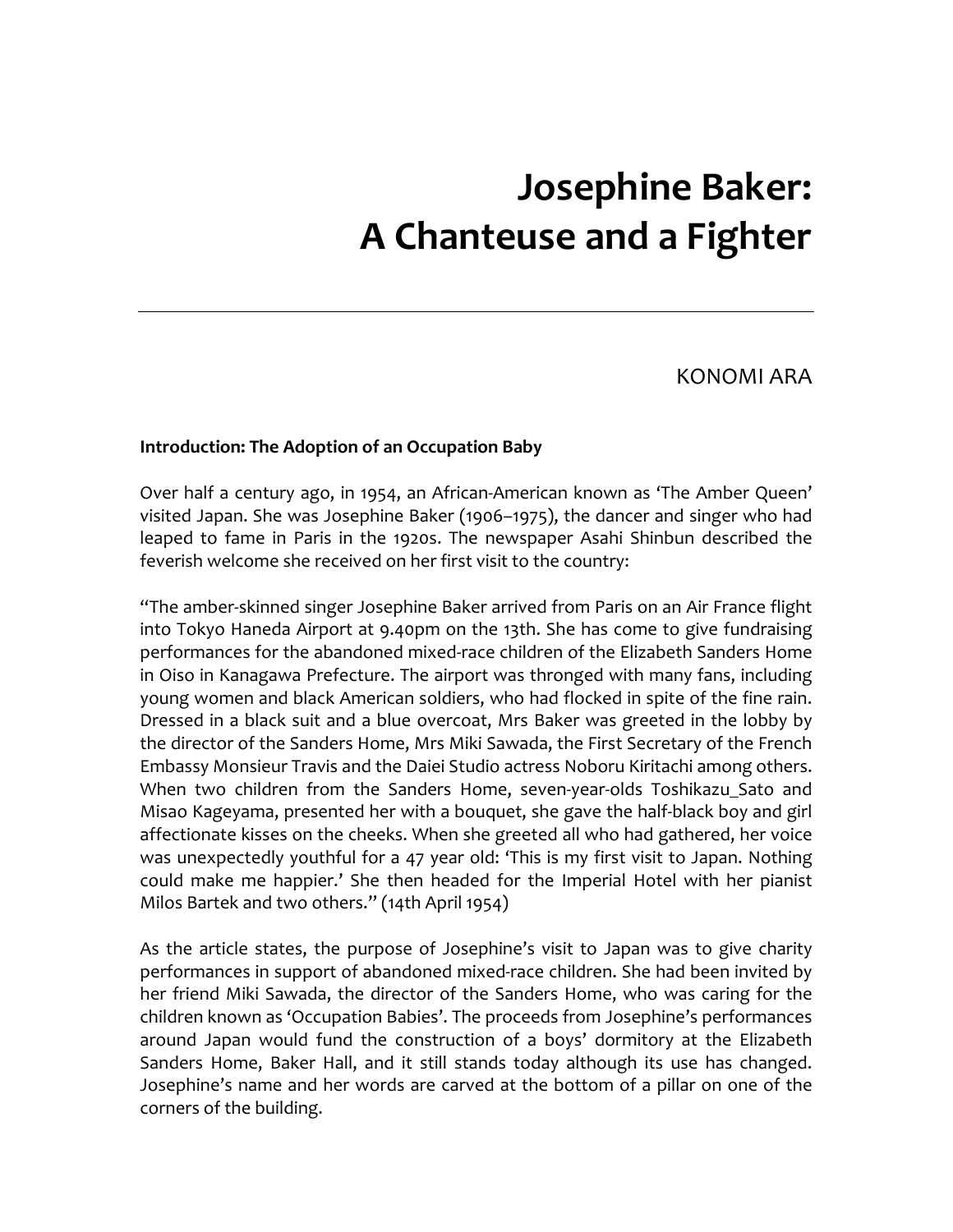However, Josephine had a more important personal reason for her visit: she was going to adopt a child from the Home. Indeed, upon her arrival at the airport she asked Miki: "Where is my child?" and she was keen to meet the boy whom it was already agreed she would adopt. So Miki changed their plan, which was for Josephine to meet the child, Akio Yamamoto, three days later at the Elizabeth Sanders Home in Oiso, and instead took him to the Imperial Hotel the very next day. In the evening edition of Asahi Shinbun on the 14th, there is a photograph of a smiling Josephine holding Akio alongside an article headlined: "The First Meeting with Little Akio".

Josephine subsequently visited the Elizabeth Sanders Home and adopted one more boy on the spur of the moment. Thus, the first two of Josephine's 12 adopted children from different parts of the world and different cultural, religious and racial backgrounds, who would become known as The Rainbow Tribe, were from Japan. The youngsters would spend their childhoods at Josephine's chateau, Les Milandes, in the Dordogne region of southwest France.

\*\*\*\*\*\*

#### **Miki Sawada and Josephine Baker**

# *The Princess from Big Business and the Black Girl from the Slums*

At the Elizabeth Sanders Home in Oiso, The long dark tunnel is still there. It is a strange frontier territory between the Home and the outside world.

At one time, some mothers just abandoned their babies at the entrance of this tunnel. Others told their children: "Walk to the other end of the tunnel, a nice lady will be there," as they let go of their infant's hand. Those mothers then hurried away. The abandoned children had a skin tone that was either a little darker or a little lighter than that of ordinary Japanese children. This happened in countless cases around the 1950s, at the tunnel that was the entrance to the Elizabeth Sanders Home in Oiso.

This home for infants was founded in February 1948. The institution, which became well known as a home for mixed-race children, was a major project started by Miki Sawada. This eldest daughter of the Iwasaki family of the former Mitsubishi conglomerate, who had a privileged upbringing and who married the diplomat Renzo Sawada to become Miki Sawada, was moved by the problem of mixed‐race children in the wake of the War and decided to provide for such abandoned youngsters herself.

At its inception, Miki could not have imagined that the Home would turn into such a large-scale project with such longevity; but well over 1000 children subsequently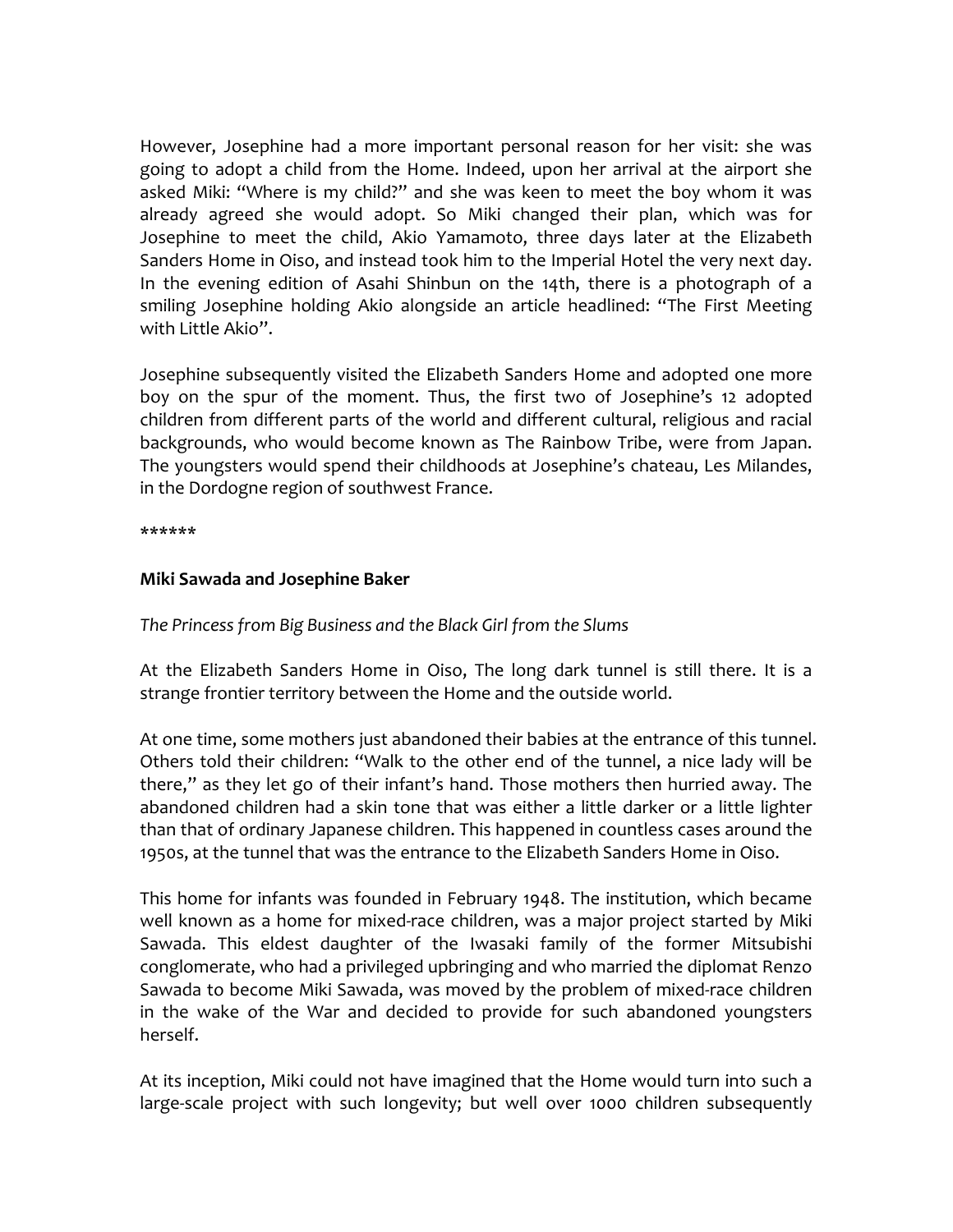arrived at and left this nest. Even today, the Home, a little altered, at any one time is home to almost 100 children whose birth parents have not been able to take care of them. Although the Home is no longer caring for 'Occupation Babies', the humanitarian spirit that forms the basis of its nurturing philosophy has not changed. One of the most powerful connections Miki formed was with the internationally famous African American performer Josephine Baker. Baker, who visited Japan for the first time in 1954, adopted two boys, Akio Yamamoto and Teruya Kimura, from among the mixed-race children known as 'Occupation Babies'.

The friendship between Miki Sawada and Josephine Baker dates back to the 1930s, when the two first met in Paris. It continued throughout their lives, until Josephine's sudden death in 1975. There were no common elements between the social circumstances of Miki, who grew up like a princess in the Iwasaki mansion, and those of Josephine, who was born in the slums of St Louis, a large city in Missouri; who became a dancer in her early teens without having received sufficient education; and whose journey to success started with barnstorming. Nevertheless, what each woman recognised in the other was a common instinctive sentiment that transcended their races, religions and social positions, as well as the geographical distance between them. They possessed an intrinsic strength that easily overcame, dissolved and rendered insignificant the social conditions and mutually alien cultural circumstances that separated them. The special nature that they shared in common was what led them to tackle, and to make great strides in, social projects that were beyond the abilities of ordinary people.

The social work that Miki and Josephine undertook was the difficult task of bringing up abandoned children. Miki cared for the abandoned mixed‐race children of American soldiers and Japanese women in a postwar Japan that was impoverished and under occupation. Josephine, on the other hand, having experienced the deeprooted racism of her native St Louis and the United States in general, dreamed of a society without racism and determined to adopt children of various origins and raise them together from a very young age. She believed that the children's early environment and education would create a new kind of human being, as it were, who would not be conscious of racism or skin color.

Wishing that one day the world would be without discrimination, Josephine dubbed her chateau in the Dordogne in southwest France "the Capital of the World", and there she started to build a new 'family of humanity', made up of the 12 children she adopted from various countries. This new family was called The Rainbow Tribe.

Miki and Josephine had different objectives in their plans and different means of achieving them. The fact that they nevertheless trusted each other and supported one another when they hit difficulties was based on the fact that, even if their methods were different, they shared common ground on a fundamental level in terms of their ideals and how they chose to live their lives.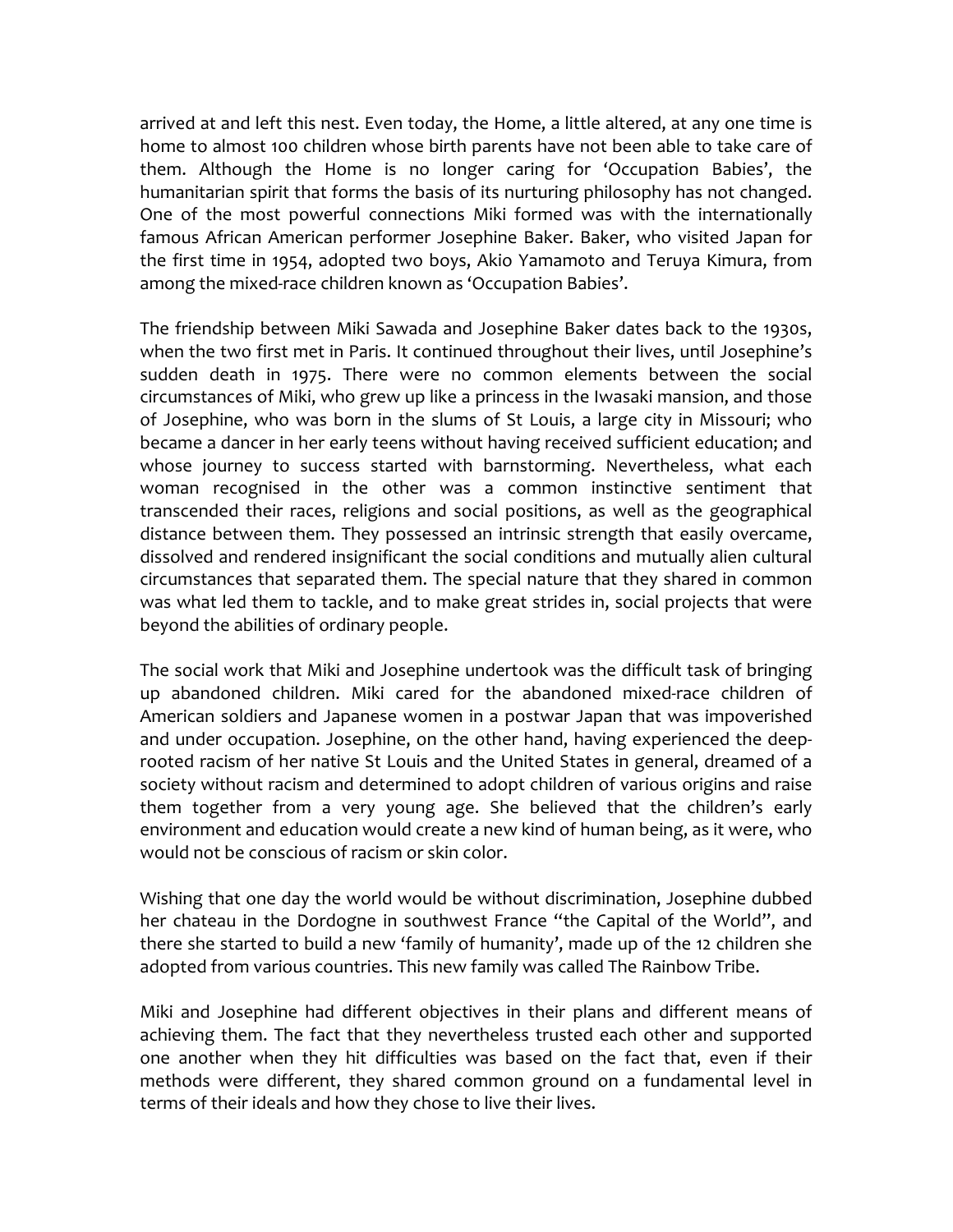#### *The Meeting in Paris*

Miki Sawada first met Josephine Baker in Paris. Miki had moved to the city in 1932 with her husband Renzo, who was posted as a counsellor of the Japanese embassy. According to the book *This is Your Mother* by Sumi Kozakai (1988), Miki and Josephine met at a party at the home of a Russian émigré. In his essay "The Amber Dancer," Renzo Sawada describes in detail how the two women went on to become good friends.<sup>1</sup> According to this essay the Sawadas were often invited to stay at Josephine's residence in Le Vésinet near Paris where they spent weekends of luxury.

It was in this period that Josephine's popularity continued to rise, even as that of the chanson singer and dancer Mistinguette (1875‐1956), who had been overwhelmingly popular until Josephine's arrival, faded. Renzo Sawada's essay refers with admiration to Josephine's progress from dancer to a singer, revealing her "outstanding skills" by starring in the Offenbach operetta 'La Créole' in 1934. We learn too that "the eagerness with which she studied French was extremely touching and she showed extraordinary progress." Sawada also mentions how Josephine would fill an open‐ top car with "a few hundred small baskets" containing sweets, fruit and toys, and visit the local orphanage on a regular basis. When Miki heard about Josephine's visits, she asked if she could accompany her.

Miki described her own memories of that period in her book *Black Skin and a White Heart – the Road to the Sanders Home* (1963, 2001):

"It was also around that time that I became close to Josephine Baker. There was no other first-rate actress who was as modest as she was. And there was no other actress whom workers at every level in the theatre held so dearly and was so attached to. From the curtain man to the lighting designer, she was always tapping on their shoulders and inquiring after their families. If anyone said their child was ill, she would give away without hesitation the flowers, fruit, chocolate and anything else that was sent to her dressing room. Once a show was over, without fail she would pile up a mountain of baskets containing sweets in her open‐top car and visit the children of the slums. I went with her on several occasions. She was adored by the poor people as if she was their saviour… I ended up being seduced by the Josephine of those times. And if I asked her to do something for a Japanese she would take good care of them. I know that, without saying a word, she bought and sent tickets for a ship from Marseilles to Japan, to help some Japanese people who wanted to return to Japan but were unable to do so. She sent food to a female Japanese painter who lived in an attic on the Left Bank, and took care of her behind

<sup>1</sup> Renzo Sawada, *Essays – As I Feel It,* p44–46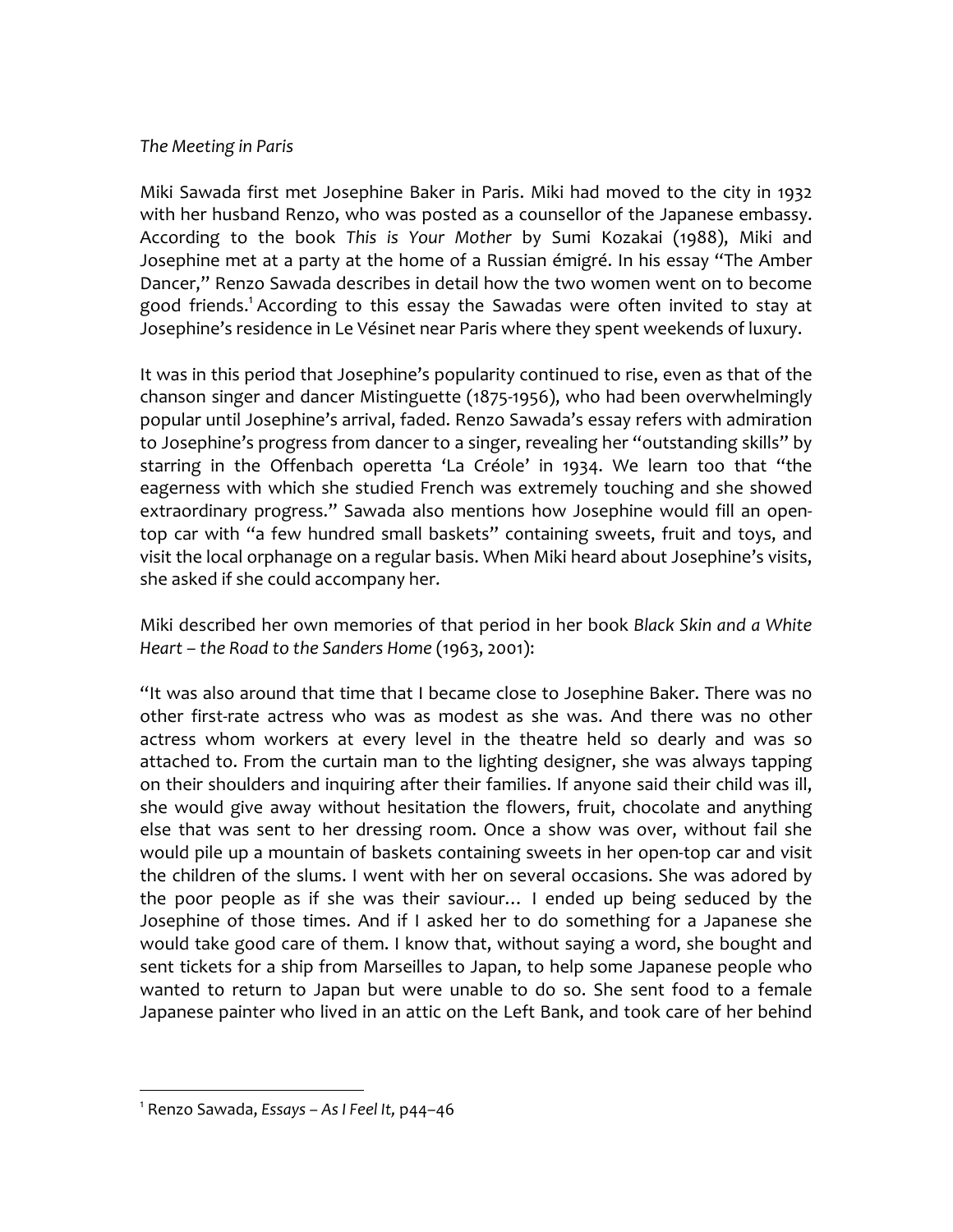the scenes in various ways, until after I had left for New York. Through her introductions, I was able to meet many famous French artists." $^2$ 

There was an antecedent to Miki asking Josephine Baker to visit the slums with her*:* Miki had lived in London before Paris and had visited an orphanage there, Dr Bernardo's Home. Like Josephine, Miki must have been spurred by a flash of inspiration, or an instinctive humanitarianism, or a kind of revelation. Ever after, Dr Bernardo's deeds and life-philosophy continued to dwell somewhere in Sawada's mind.

After Paris, Miki moved to New York with her husband. Josephine and she met there too in 1935, when Josephine returned to the States for the first time in ten years and performed a homecoming concert.

In 1930s New York, black people were discriminated against as a matter of course. Most hotels and restaurants were exclusively for whites and did not allow black people entry. Even though she was already rich and famous, Josephine was refused accommodation in a hotel and was made to feel humiliated. She was at a loss, when Miki came to the rescue, suggesting that she stay at a studio she had rented.

# *Josephine's Anticipation of Her Visit to Japan*

Josephine Baker visited Japan for the first time in the spring of 1954. Let us refer to the biography *Joséphine*, written by her and Jo Bouillon and published after her death, for a description of the time around her visit:

Although it was her first visit to Japan, Josephine recounted that "thanks to a remarkable woman, Miki Sawada", she "felt [she] knew Japan."<sup>3</sup> Through Miki, Josephine had become acquainted with Japanese people living in Paris, New York and London, and they had "given [her] insight into their astonishing civilization."<sup>4</sup>

Josephine had also been a model for Tsuguharu Fujita [the Japanese‐born artist who became a well-known French painter under the name "Leonard Foujita"] in Paris in the1920s. Josephine referred to Fujita as her "painter friend" and she particularly liked his name, which she was told meant 'Inheritor of Peace'.

One of Josephine's aims in visiting Japan was to adopt a child. She wondered with excitement whether the baby would have a graceful name like 'Tsuguharu'. If this name is written phonetically in French the spelling is alarmingly long: 'Tsougouharu'. The combination of letters looks strange, and it is very difficult for French or

<sup>2</sup> Miki Sawada, *Black Skin and a White Heart: The Road to the Sanders Home,* p103–104

<sup>&</sup>lt;sup>3</sup> Baker & Bouillon, p192

<sup>4</sup> Baker & Bouillon, p192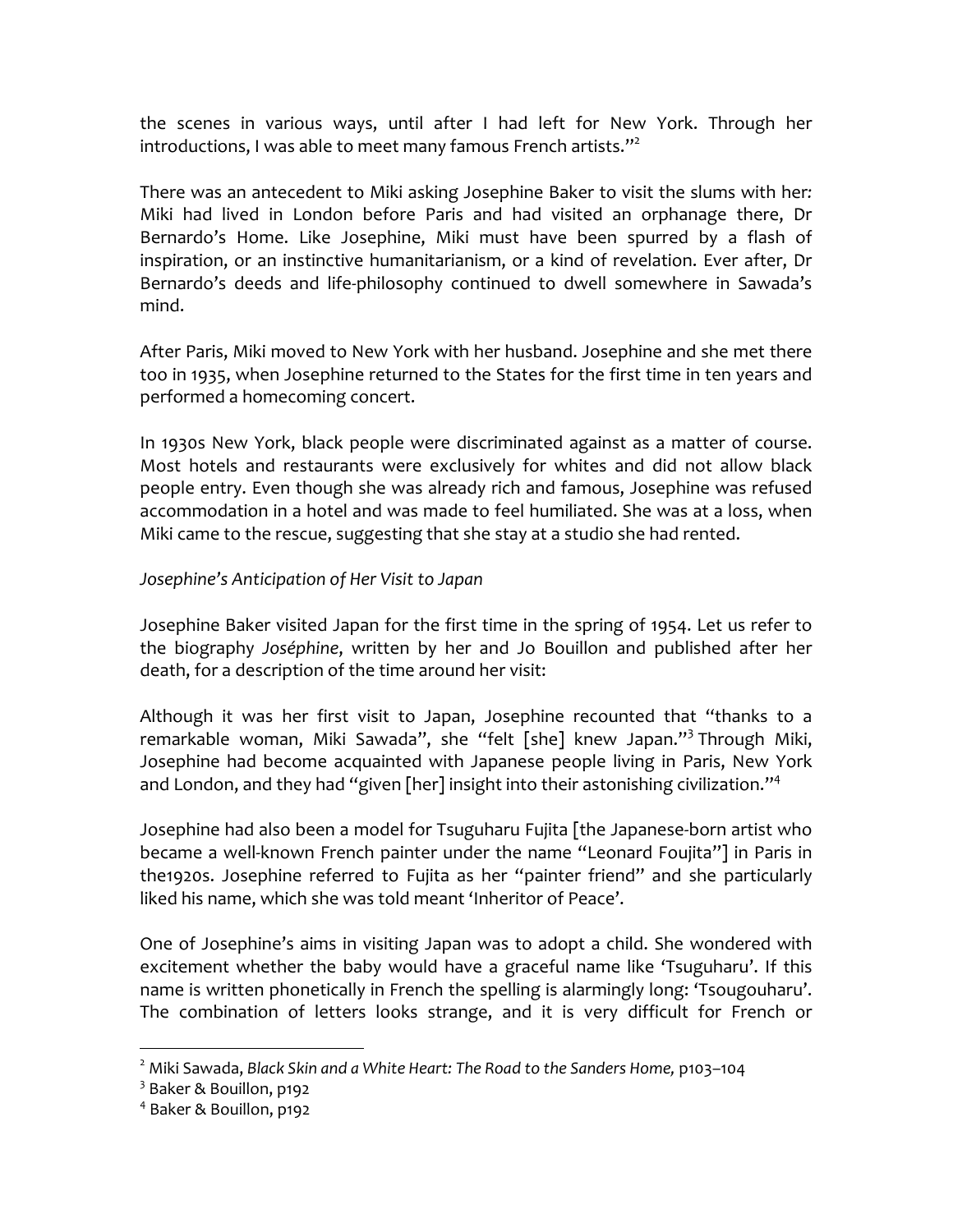American people to pronounce. Josephine was nevertheless keen on 'Tsuguharu', probably because she associated Fujita's own allure with this mysterious name. Josephine harboured a powerful longing for Japan just through this sort of personal contact she had with Japanese people*.* With her deep affection for Japan and her anticipation of her first adopted child growing, Josephine was already excited before she set off for Japan.

# **The 'Occupation Babies' Who Became 'The Rainbow Tribe'**

# *Akio and Teruya*

As she related in her autobiography, once arrived in Japan, Josephine visited the Elizabeth Sanders Home, wondering with excitement which child would become hers; she related that she would have liked to take them all home had it been possible. Out of the many children she saw, one boy followed her around and clambered onto her lap wanting to be held. It was Akio… This description of the meeting in the biography *Joséphine* sounds fateful*,* but as mentioned earlier, it had in fact been decided in advance that she would adopt Akio.

Miki Sawada told Josephine the boy was Korean, and added all the other information she had on the child. Akio had been left under an umbrella to keep him out of the rain. His date of birth, 7th July 1952, was written on a note fastened to his clothing. He had a small red bag hanging around his neck (perhaps it was a lucky charm) and on it were written the words: "I shall not take life" (a Buddhist precept). No name had been left, so he was named Akio, meaning 'Autumn Boy', as he had been left outside the Home in autumn. $^5\,$ 

It is not in fact clear whether Akio's mother was a Korean resident in Japan, nowadays widely referred to as 'zainichi', or a Japanese. In the resources at Josephine Baker's memorial museum at Les Milandes it is stated that the mother was Korean. In addition, most of the research papers and biographies published in the West refer to the boy as half-Korean, and according to one account he was born of an American soldier and a Korean woman in Seoul during the Korean War. However, Akio himself asserts that his mother was Japanese. $^{\rm 6}$ 

In the series of articles in the Asahi Shinbun at the time carrying headlines about Josephine adopting abandoned Japanese children, there is no reference anywhere to Akio's mother being Korean. The article on 18th February 1954 gives more detailed information on Akio and his mother:

<sup>5</sup> Baker & Bouillon, p194

<sup>6</sup> Yoshiki Inomata, *Black Venus,* p114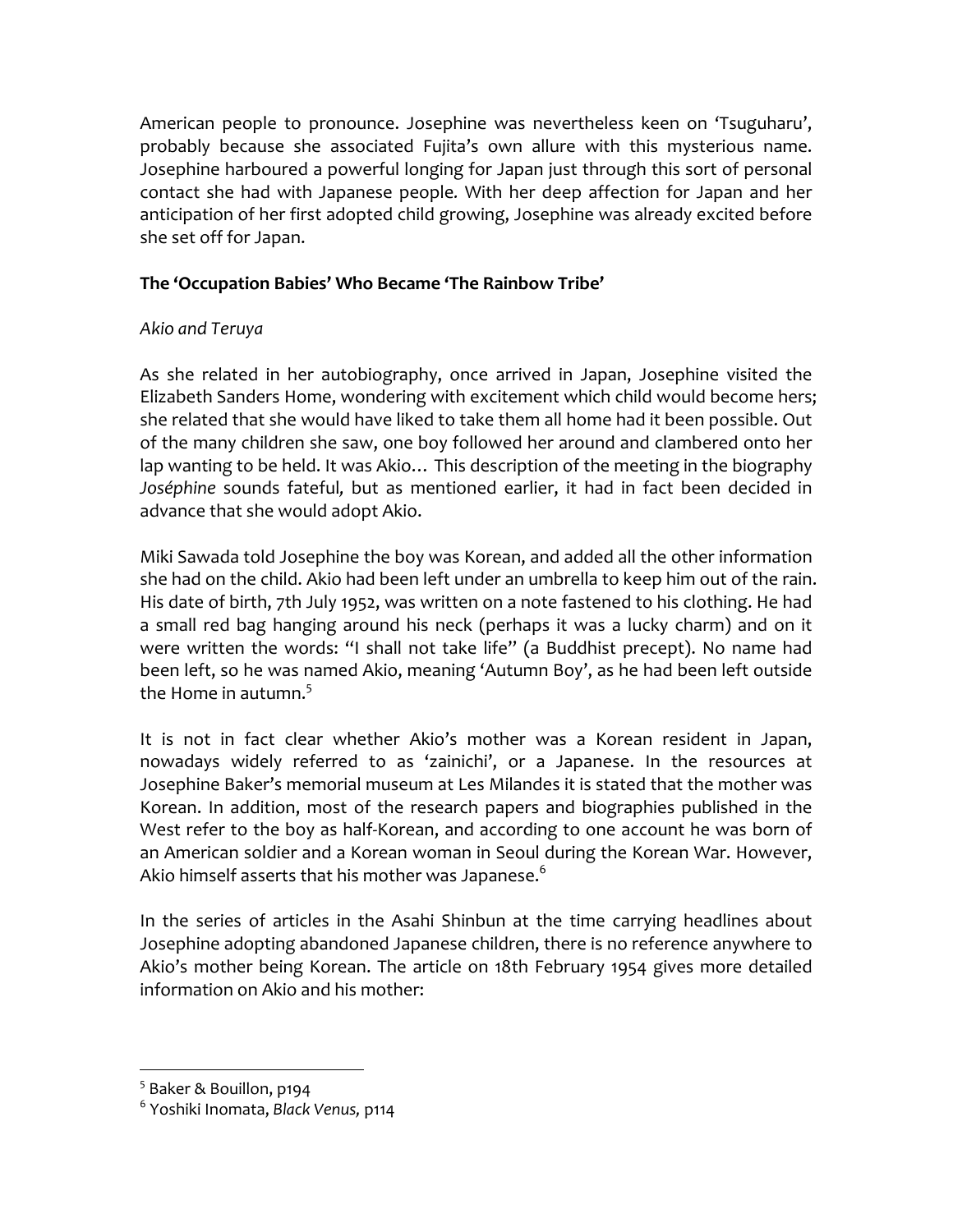"Little Akio was an abandoned child. In the afternoon of the 9th of September last year, a woman aged around 27 or 28, whose surname was Yamamoto, was sheltering from the rain under the eaves of tobacconist Mrs Masako Ueda, at 1201 Namamugi, Tsurumi Ward, Yokohama City. The woman left her baby at this address saying that she would fetch an umbrella, and did not return. The following day the head of Tsurumi Ward created a family register for the baby, named him and took him to a home for infants in Kawasaki. He was temporarily transferred to a home in Tsurumi but was then returned to Kawasaki. (From the registration record at the Central Children's Advisory Bureau.)"

Another article, dated 14th April, gives this information about Akio:

"Last year Mrs Baker approached Mrs Miki Sawada (51), the director of the Elizabeth Sanders Home in Oiso, Kanagawa Prefecture, asking to adopt a Japanese orphan, so Mrs Sawada chose Little Akio from the Kawasaki infants' home and took him to the Elizabeth Sanders Home."

As we can see, the accounts in the Asahi Shinbun articles are considerably different from that given in Baker and Bouillon's biography, *Joséphine*. If it is true that Miki said the boy was Korean, it is plausible that his mother was a Korean national resident in Japan. For Josephine the differences between Japan and Korea were probably immaterial. Both are small east‐Asian countries, and what was important for Josephine was to adopt a child from Asia, as opposed to a specific country. It may be that she therefore did not listen properly to Miki's explanation of the boy's origins. It was true that Akio was abandoned on a rainy day in autumn and that his name derived from the season when he was found.

According to the records of the Elizabeth Sanders Home, Akio's birth date was 7th July 1952, and he entered the Home when he was one‐and‐a‐half years old, on 13th January 1954. This corresponds to the time when Miki, following a request from Josephine, brought Akio to the Home from Kawasaki, as described in the newspaper article*.* We do not know, of course, whether the dates of birth in the Home's records are accurate. This is because, while some mothers left their child's date of birth when they were abandoned, many walked away without leaving any information at all.

As Josephine headed for the gates to leave with Akio in her arms, she spotted another boy sitting under a large tree nearby. "I studied the baby's serious face. There was something extremely touching about him…" (Baker & Bouillon, p195) With that, Josephine decided to adopt him as well. Teruya (later renamed Janot) was born on 15th July 1953 and he was taken into the Elizabeth Sanders Home when he was just over three months old, on 27th October. No newspaper article on Teruya could be found, and it was unclear which kanji (Chinese characters) were used to write his name. However, his name is given in kanji in a handwritten document produced by the chief priest of the Tokyo Grand Shrine, Toshinaga Bojo, who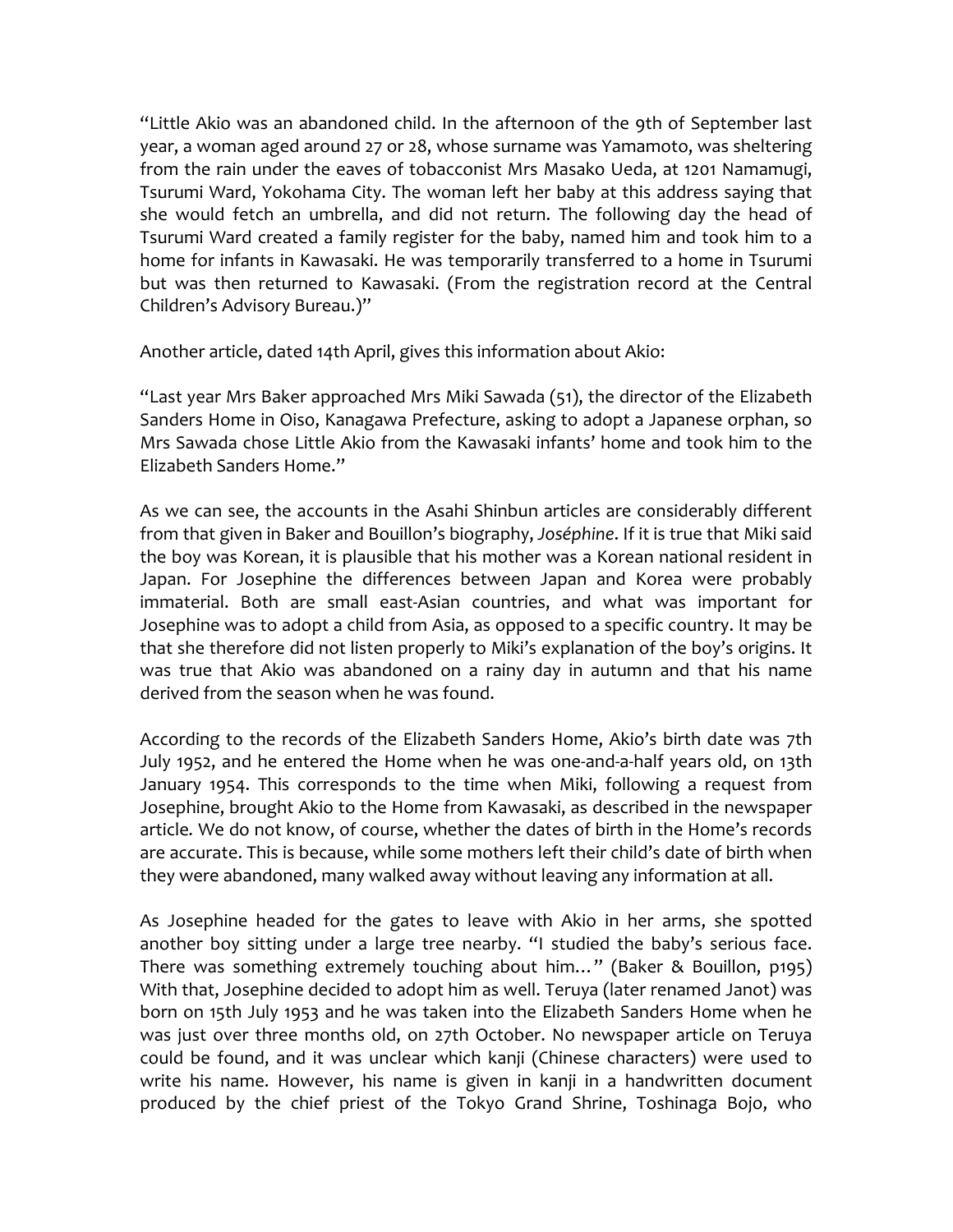conducted the Shinto ceremony. Where the names were to be read out in the ceremony, there are four blank circles drawn vertically for each child's name, separated by a comma. In the margin of the document the names of the two children are written: "Akio Yamamoto (one year and ten months), Teruya Kimura (nine months)". Next to the kanji '清冶' the pronunciation, 'Teruya', is indicated.

In the records it is stated that Akio and Teruya left the Home on the same date, 5th May 1954, and the reason given is: "adopted by a foreigner". Josephine's name is not written anywhere. However, among the records held at the Home, there is a photograph of Josephine, wearing a plain suit, next to Miki. Each woman is sitting on a simple chair and holding a baby. There are two men in suits, who were serving as witnesses, sitting to the side. On the basis of the photograph, the child on Josephine's lap must be Teruya and the one Miki is holding must be Akio. The simple chairs look like the kind used at Shinto shrines – the photograph is of a Shinto ceremony that was carried out for the adoption of the two boys.

Who was it that wished to have a Shinto adoption ceremony? It is hard to imagine that Miki, who was the director of a children's home partly supported by the Protestant Church and a devout Christian, particularly insisted on a Shinto ceremony. It was probably the wish of Josephine, who had come to favour all things Japanese.

## *The Shinto Ritual Prayer*

The ritual prayer by the chief priest of the Tokyo Grand Shrine, Toshinaga Bojo, criticised racist societies and asserted that all children born into this world should equally feel the "joy of living".

Even today, many years later, the reader of such a document, realizing the circumstances of the children at the Home who had been denied the fundamental emotion of 'joy of living' from birth, must feel a deep pain in the heart. How must Josephine have felt as she listened to the priest's prayer? As far as one can tell from the photograph, she sat quietly, brimming with a peaceful tenderness.

Chief priest Bojo's prayer begins with the words: "Before the great god Amaterasu, the guardian of peace, who worships the most high and noble Great Light, I, chief priest of the Tokyo Grand Shrine, Toshinaga Bojo, humbly and respectfully declare. . . ." Although it is long, the entire prayer is quoted here:

"Those born into this world should all equally experience the joy of living without being subjected to the slightest discrimination, and it is most regrettable that racial discrimination still continues in this world. Feeling this very deeply, the world‐famous singer Josephine Baker, who for many years has suffered in her heart from racial discrimination, and dedicated her efforts to eradicating it, has come to Japan and performed charitable concerts for mixed-race children across the country, displaying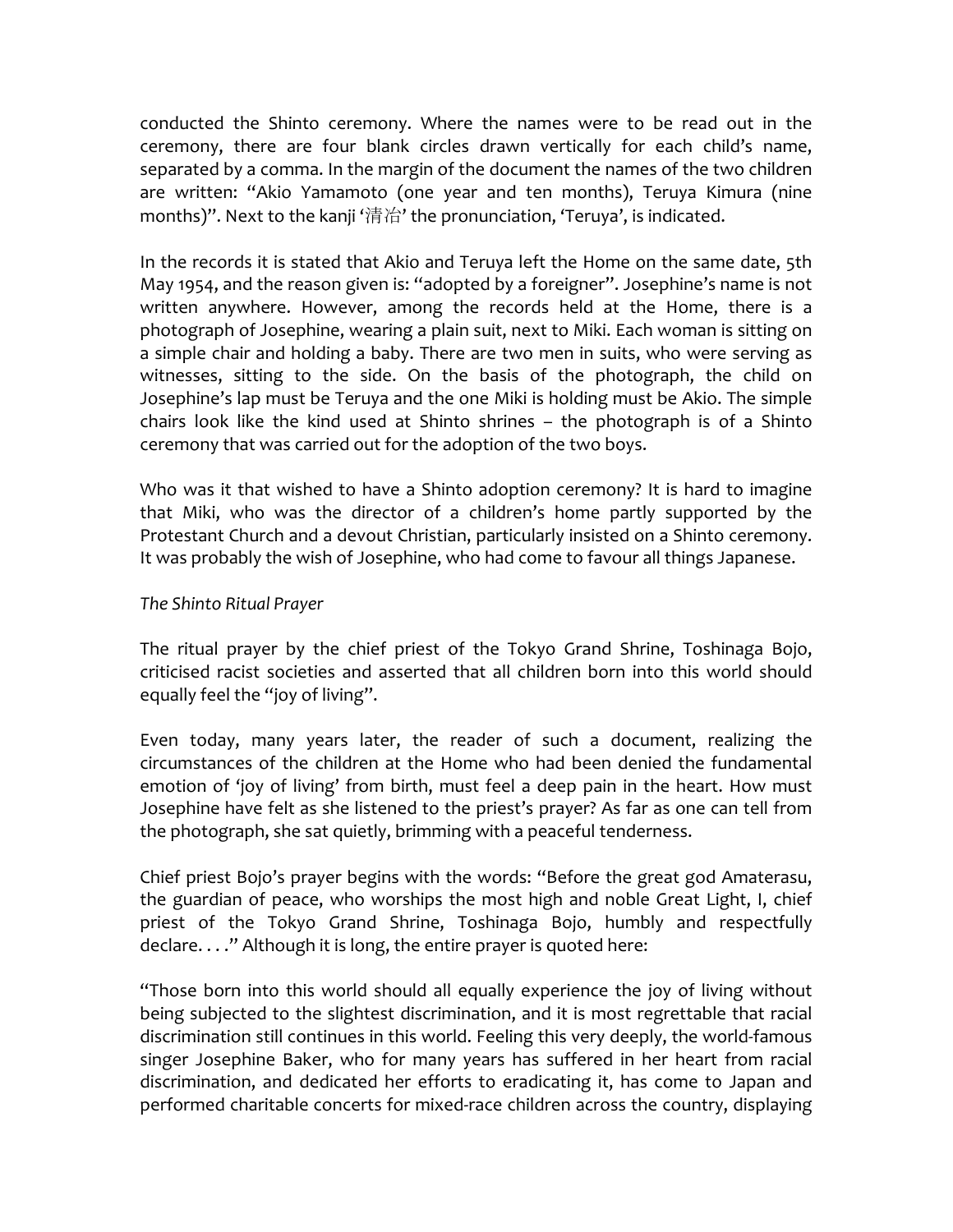her outstanding artistry and impressing us profoundly. On 12th April Mrs Baker visited the Elizabeth Sanders Home run by Mrs Miki Sawada. She extended her warm hand of love to the children of fate left behind by the War and presented them with many tokens of this love. She also chose two children, named Akio Yamamoto and Teruya Kimura, from among the infants and adopted them as her own. She will return to France with them and will nurture them into strong and righteous human beings. This deed by Mrs Baker stems from the noble philanthropy she has developed through her life experiences, and it expresses her pure, shining and sincere heart, which prays for world peace and dedicatedly calls for the defence of human rights; as such, her deed inspires irrepressible emotion in the hearts of others. On this auspicious day, Mrs Baker, the two children, Mrs Miki Sawada, who has overseen the adoptions, and Mr Wataru Narahashi present themselves before the Sun Goddess to recount the course of events and to pray for their happiness in the future. I reverently ask the Sun Goddess to hear and understand them with tranquillity. I reverently ask the Sun Goddess to grant her boundless good fortune upon the new 'mother and children'; I ask that even after these children have travelled to their mother's country the Sun Goddess may protect and bless them day and night so they may not suffer in their bodies or in their hearts. I ask that they become good people who do not act against the heart of their mother. I ask that the Sun Goddess also bestow her broad and abundant divine guidance upon the mother, who stakes her life to attain the high ideals that she continues to seek from the people of the world. I pray that the people of the world accept the Shinto way as the true way, bring their hearts and strengths together, and work hard prudently in order to realise world peace. I ask the Sun Goddess to protect them and bring them happiness."

Of course Josephine would not have understood a single word of what priest Bojo said. However, from Josephine's respectful expression as she attended the ceremony with a child on her lap, we sense her sincere and innocent nature that accepted an alien culture straightforwardly and in a natural manner. This was also a quality demonstrated by Miki, who did not insist on a ceremony of her own religion.

Rather than making judgements based on reason, Josephine felt in her heart that one should be tolerant towards all faiths. She accepted both Catholicism and Judaism and she was not prejudiced against Islam. She worked hard to educate all the children she went on to adopt about their ancestral religions. Whether this ultimately succeeded is another matter.

#### *A Decision Made on a Whim*

Once she had adopted her children, Josephine took them home to meet their new father. Josephine had long ago told the man who would become her husband, Jo Bouillon, about her dream to build The Rainbow Tribe and a farm open to visitors at Les Milandes. Jo understood that to marry Josephine was to marry that dream, and he was mentally prepared to some degree.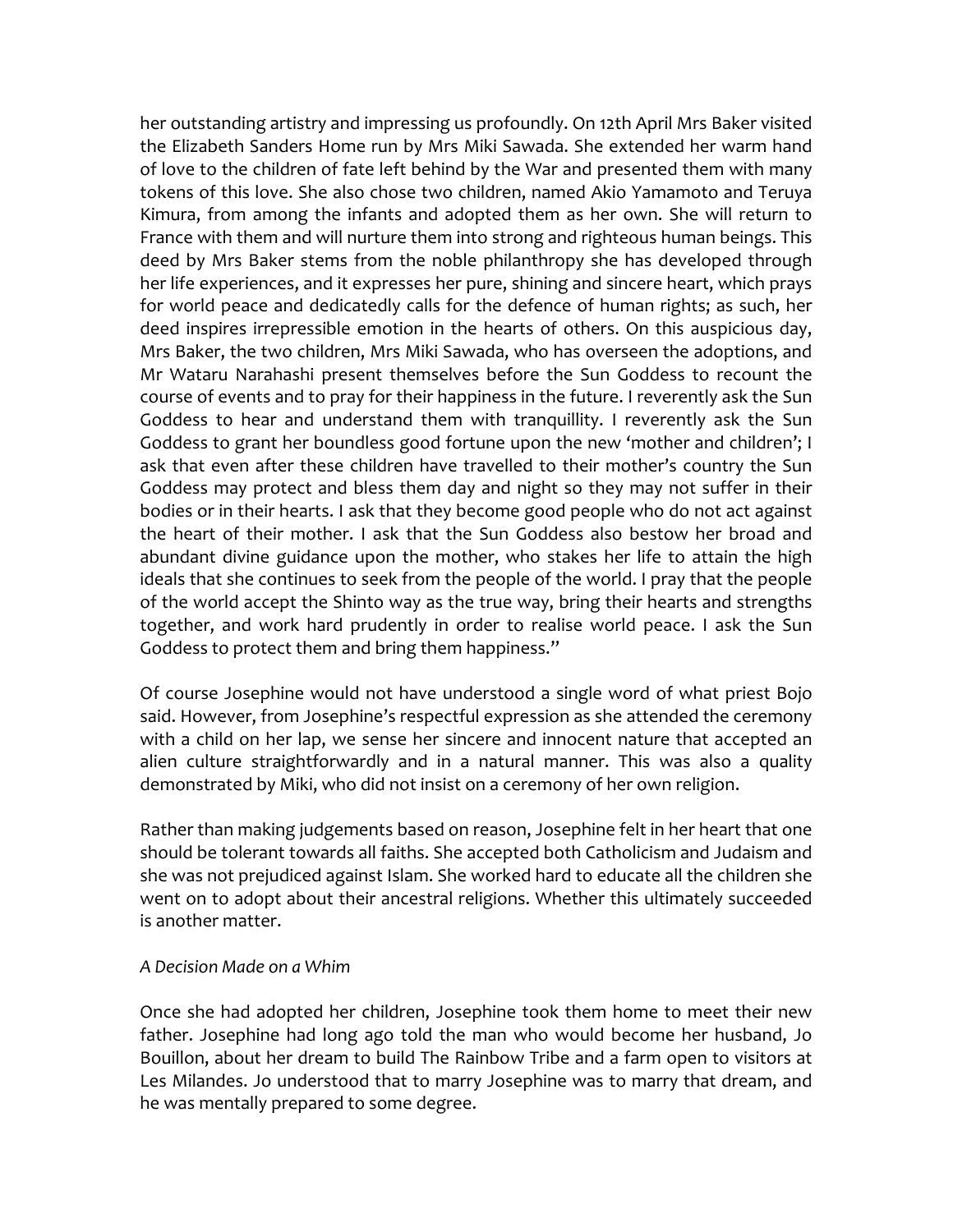The two married in the chapel at Les Milandes on 3rd June 1947, which was also Josephine's 41st birthday. Josephine had spent over four years in North Africa during the Second World War, and there she had suffered a major illness and undergone two operations, from which she was recovering. There is a theory that this resulted in her being unable to have children, while another story is that after her marriage she suffered several miscarriages. Josephine herself spoke of neither of these scenarios. What is certain is that when she married Jo she was already middle‐aged and at the stage of giving up the idea of having her own children. The only way of realising her dream of creating a household full of children was to adopt. Moreover, adoption was the only means of turning her dream of having a family of three or four children of different skin tones into a reality.

Jo was in agreement with Josephine over the idea of adopting. However, he had not been made aware of the way in which the children would be chosen. According to the biography *Joséphine*, Josephine attended an anti‐racism rally held in Paris on 28th December 1953. It was organised by LICRA, which will be referred to later, and it was through this organisation that Josephine would travel to Japan. After the rally Josephine returned to Les Milandes, and while preparing for her trip to Japan she asked her husband: "Jo, is it all right with you if I bring the first of the Bouillon children back with me?" Jo writes: "And that's how I learned that my first son would be Oriental."<sup>7</sup>

Jo, who assumed that he would have just one adopted child, could not have imagined that Josephine would return with two sons, Akio and Teruya; it was entirely on a whim that she brought both of them home. Jo must have undoubtedly been astonished when Josephine arrived at Les Milandes with Akio and Teruya in her arms. When Jo asked which was theirs, Josephine simply said: "Both". Jo later wrote: "After nine years together, I was beginning to know my wife. Still, her astonishing courage... never ceased to amaze me."<sup>8</sup>

That said, the good‐hearted Jo understood that the existence of 'Occupation Babies', born of American soldiers and local women, was an American problem as well as a Japanese one. Josephine had sensed that in Japanese society, children of mixed parentage were strictly and cruelly discriminated against, and she thus wished to bring both boys home at any cost; and Jo sympathised with this sentiment. It must be said as well that Josephine's "astonishing courage" was frequently criticised as 'thoughtlessness' by those around her. Certainly, to consider matters thoroughly and to plan life with great care was not something Josephine excelled at.

 $<sup>7</sup>$  Baker & Bouillon, p190-191</sup>

<sup>8</sup> Baker & Bouillon, p195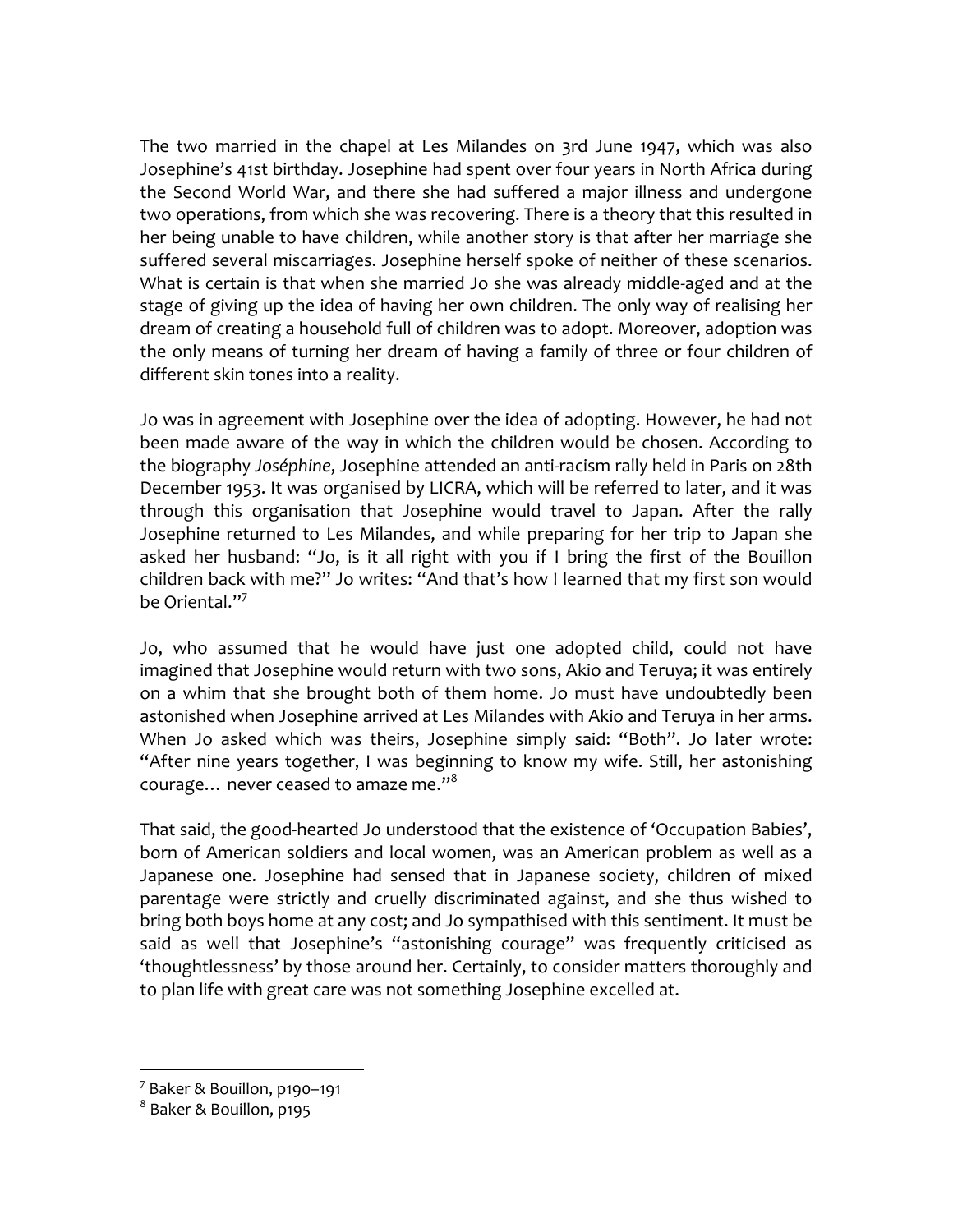# **The Amber Queen's Performances in Japan**

# *The Tour Schedule*

Josephine Baker did not visit Japan solely in order to adopt children: rather, she was invited by Miki Sawada to give fundraising performances in aid of the mixed‐race children. According to the schedule of Josephine Baker's visit to Japan that is kept at the Elizabeth Sanders Home, Josephine's party of four left Paris aboard an Air France flight on 11th April 1954 and arrived at Haneda Airport at 8.30pm on the 13th. (Priest Bojo's script for the ritual prayer states that Josephine visited the Home on the 12th, but this is inaccurate). The date of Akio and Teruya's departure from the Home is given as 5th May, which was also the date Josephine left Japan. During that period, where did she perform? This was her schedule:

```
19th April – Nagasaki (Mitsubishi Hall)
20th April – Sasebo (Municipal Meeting Hall)
21st April – Fukuoka (Electric Hall)
22nd April – Nagoya (State Theatre)
23rd April – Hiroshima (Toyo‐za Theatre)
25th – 29th April – Tokyo (Imperial Theatre)
1st May – Kyoto (Yae Hall)
2nd – 3rd May – Osaka (Takarazuka Grand Theatre)
```
Thus, from her departure from Paris on 11th April until 5th May, Josephine stayed in Japan for over three weeks. During that time she managed to perform on 13 dates. Moving between venues could not have been easy in that pre-bullet-train era, when there were also few internal flights. It was quite a gruelling schedule, which sometimes included travel by sleeper train.

In addition to her concerts, Josephine's primary objective during her tour was to make public speeches. She had been asked by the French branch of the International League Against Racism and Anti‐Semitism (LICRA) to give lectures in order to establish a similar organisation in Japan.<sup>9</sup> LICRA, founded in 1928, was initially organized to fight anti‐Semitism in Europe. However, it gradually came to tackle various other forms of discrimination and developed movements that challenged Apartheid in South Africa, discrimination against black people in the United States and that against the indigenous people of the Amazon, among others. Josephine told her Japanese audience: "I believe I have a mission on earth: aiding people to join together in friendship and understand each other before it's too late."<sup>10</sup>

<sup>&</sup>lt;sup>9</sup> Baker & Bouillon, p193

<sup>&</sup>lt;sup>10</sup> Baker & Bouillon, p193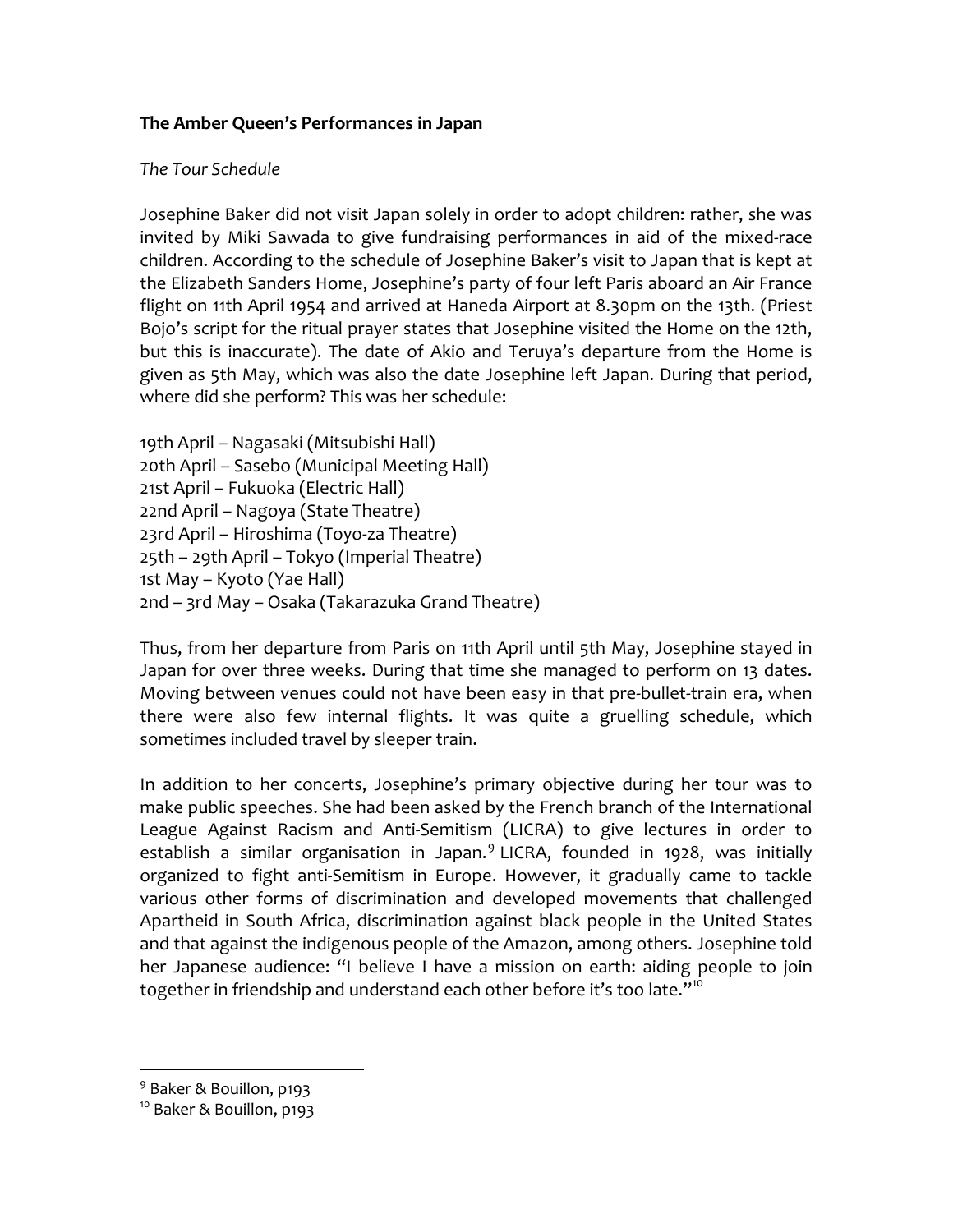Even before she joined the French Resistance in the 1940s, Josephine was already preparing the ground for her campaign to end discrimination and prejudice. According to Katya Montaignac's *Chez Joséphine Baker au château des Milandes* (2002), Josephine became a supporter of LICRA in 1938. However, we can surmise that she already knew of the existence of this organisation in the early 1930s. In 1933 Josephine was invited to the inauguration ceremony of the Commune libre de la fol' Butte as a guest of honour. Her connection with this communist organisation must have been superficial, yet there is a photograph of her at the ceremony next to the Italian 'count' Giuseppe Abatino, known as Pepito, who was her partner and producer,<sup>11</sup> proving that she had contact with an idealistic organisation even if it was a loose association. Moreover, it is illogical to think that Josephine did not know of the existence of LICRA, which protested against racism and anti‐Semitism, given that she lived in Paris where the Communist Party's activities and anti‐Semitic movements were thriving, and she married a Jew, Jean Lion, in 1937. She would presumably have known about, and read, the official LICRA publication, 'Le droit de vivre' ('The Right to Live').

## *Josephine Much in Demand*

 $\overline{a}$ 

Out of the 13 performances Josephine gave across Japan, it was her twice‐daily shows from 25th to 29th April (matinee and evening performances, except on the 25th when there was only the evening show) at the Imperial Theatre in Tokyo that were billed as fundraising events in aid of mixed-race children. These concerts were organised by the Elizabeth Sanders Home and supported by the Mainichi Newspaper Social Projects Team. The following greeting from Miki Sawada was printed in the concert programme. It clearly conveys not only the friendship between her and Josephine but also their personalities and their respective aims.

"How delightful it is for me to be welcoming my friend of over 20 years, Josephine Baker, to Japan, the land of the cherry blossom. There were obstacles to realising this visit for some years; we heard rumours of a visit to Japan, which then had to be cancelled, on a number of occasions. But finally the time has come, and I am happy to be welcoming this person with a heart like a flower in Japan's season of flowers, the most beautiful time of the year.

"My friend Josephine Baker has experienced all manner of hardships because of the color of her skin; and her art has been further polished and strengthened because of this. I have the utmost respect for her single-minded hard work and her courage, which does not flinch in the face of difficulty.

"Twenty years ago, Josephine Baker was an uncannily beautiful flower blooming on the glorious stage and the queen of dulcet chansons. However, the Josephine of

<sup>11</sup> Brian Hammond, *Josephine Baker: Theatrical Biography by Patrick O'Connor*, p125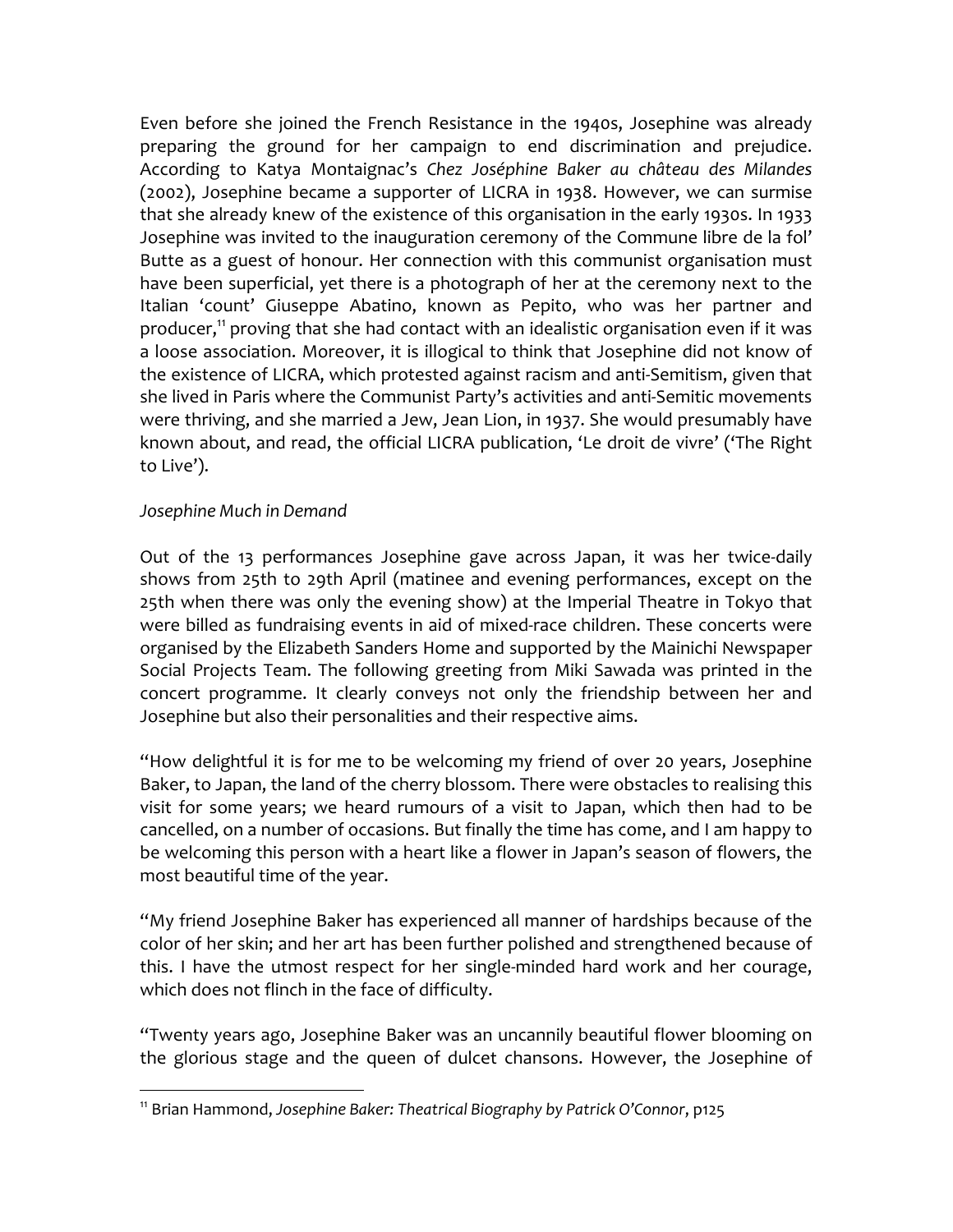today is a humanitarian fighter who possesses a depth of life experience and who has stood up and sacrificed everything for the weak. Now she possesses something that touches our hearts on a much deeper level as an active member of society.

"Josephine has come to sing in Japan especially for the mixed‐race children who are innocent young victims of the War, and who must shoulder the responsibility of their irresponsible parents. She has declined any payment for her performances and wishes for all proceeds to go to the children.

"Those of you who come into contact with her will certainly be able to feel something much deeper alongside her sweet singing voice.

"I would like to wish Josephine success from the bottom of my heart for the major mission she is about to undertake. I ask you all not to hold back in your praise for my friend Josephine; I ask you to welcome with open arms this queen of the chanson and humanitarian fighter who stands at the vanguard of the crusaders who stake their lives for black people."

A message from Josephine Baker was also printed:

"I have at long last come to Japan. Seeing its serene landscape and kind people, I am astonished by this country, which is even more beautiful than I had dreamed. Please lend me your cheers as I stand on stage to put my heart and soul into my performance for the happiness of the unfortunate children born in this country. I am grateful for your welcome, my wonderful audience."

Let us study what kind of songs Josephine performed on this tour.

The programme contains an explanation by the music critic Eiryo Ashihara, who speculates that "there will probably be many songs that we know." Other surviving publicity material includes a song list and a photograph of Josephine wearing a luxurious garment, captioned: "The Singing, Dancing Amber Queen! In a Sumptuous Paris Gown!!"

The songs she performed were divided into three kinds: 'The Chansons of Paris', 'American Jazz Songs' and 'The Rumba, Mambo and Samba of Central and South America'. It appears that she picked the songs for each concert on the day, out of the dozens of titles that were already popular among a wide audience, such as 'La Petite Tonkinoise', 'Les Mots d'Amour', Édith Piaf's 'La Vie en Rose' and Josephine's signature song 'J'ai Deux Amours,' alongside unspecified popular American numbers.

The Japanese people showed a great interest in the world‐famous Josephine and everybody wanted to meet her. Among the documents from Josephine's visit still filed at the Elizabeth Sanders Home is a letter which the Paris Society sent to Miki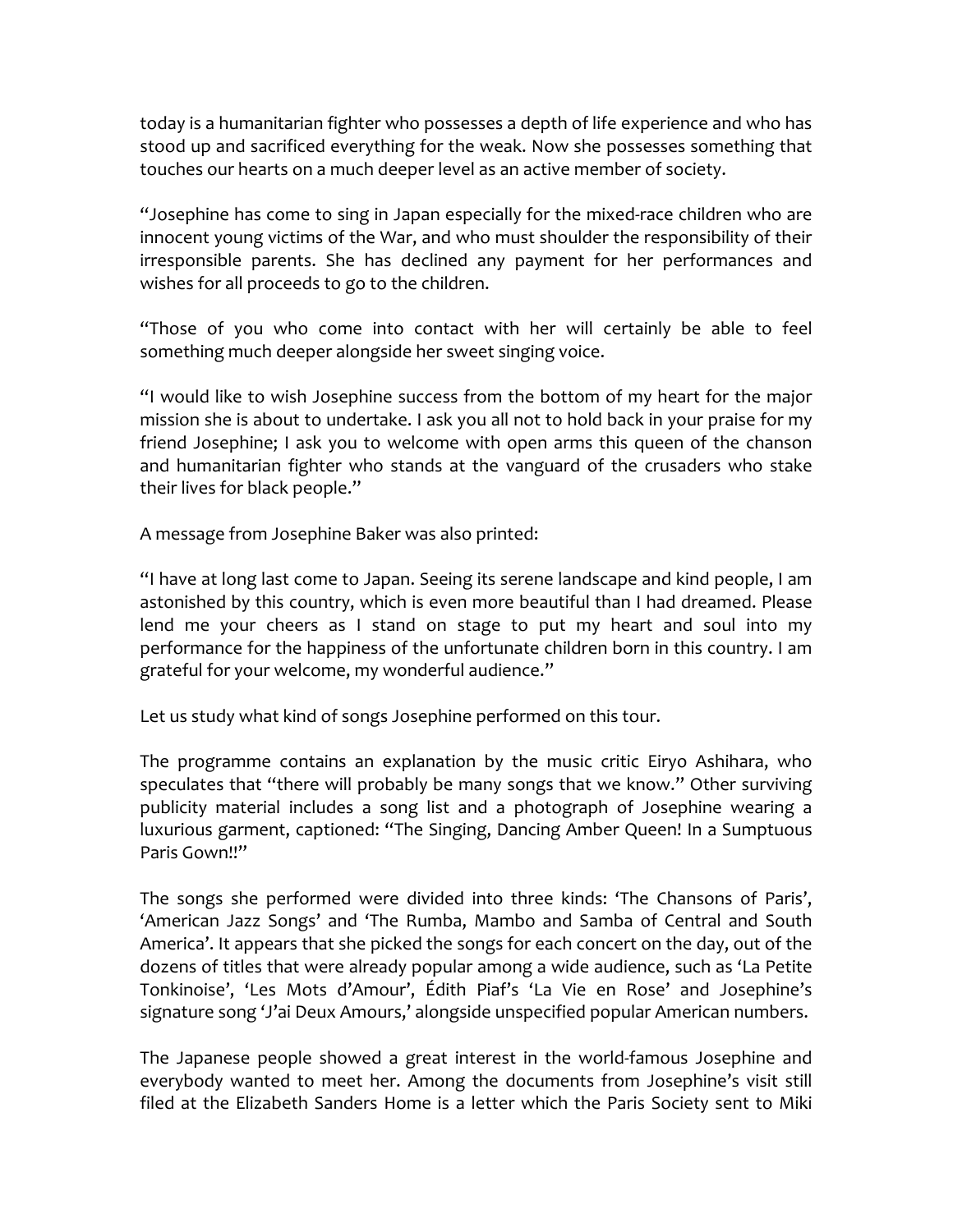Sawada. The Paris Society was a social organisation for those who had formerly been connected to the Japanese embassy in Paris. A note written on the letterhead of the Tokyo Headquarters of the United Nations Association of Japan, Incorporated Foundation, in the Maruzen Building, is a keen entreaty for Josephine to drop by at the Society:

"Could you please arrange for Mrs Baker to drop by at the Paris Society, even if it is just for two or three minutes, on the night of the 14th. I would be grateful if you could somehow arrange this so that our meeting on the 15th will be a very lively one. We are told it would make the newspapers, and all we need is for her to have just dropped by. (29th March 1955)" The letter ends with the name of the individual who sent it.

Josephine was very much in demand wherever she went in Japan. When she visited the Elizabeth Sanders Home for the adoption, dozens of media reporters descended on Oiso in pursuit of her.

The connection between Josephine Baker and Miki Sawada remained strong. The first boys' dormitory that was built at the Elizabeth Sanders Home in 1955 was called Baker's House. When Miki learned of the marital crisis between Josephine and her husband Jo Bouillon, who had supported Josephine and given his love and devotion to The Rainbow Tribe, she sent gentle words urging Josephine not to separate, advising her that since they had a large chateau they could live in separate rooms and they would not have to see each other. This was a comment typical of her.<sup>12</sup> She signed her letter with the words: "Your friend and sister Miki".

# *Chansons and Yoshiko Ishii*

 $\overline{a}$ 

There is one other important figure that stands out in any discussion of the relationship between Japan and Josephine Baker. She was a Japanese singer, Yoshiko Ishii, whose encounter with Josephine in the United States was a turning point in her life. Ishii, who went to America to study music in 1950, by sheer chance attended Josephine's concerts at the Golden Gate Theater in San Francisco, where she was studying. The meeting with Josephine in San Francisco had led Ishii into the world of chansons. Ishii subsequently went on to introduce and popularise chansons in Japan with great vigour, so it would not be too much to say that Josephine not only changed the life of one person but also changed Japan's musical landscape.

According to her autobiography, *I Am Me* (1997), Ishii had been a fan of Josephine since before the War and often listened to her records. However, the emotion and inspiration she felt when she heard Josephine's voice live for the first time must have been indescribably powerful. There were two performances each day, in the

<sup>12</sup> Josephine Baker & Jo Bouillon, *Josephine,* p212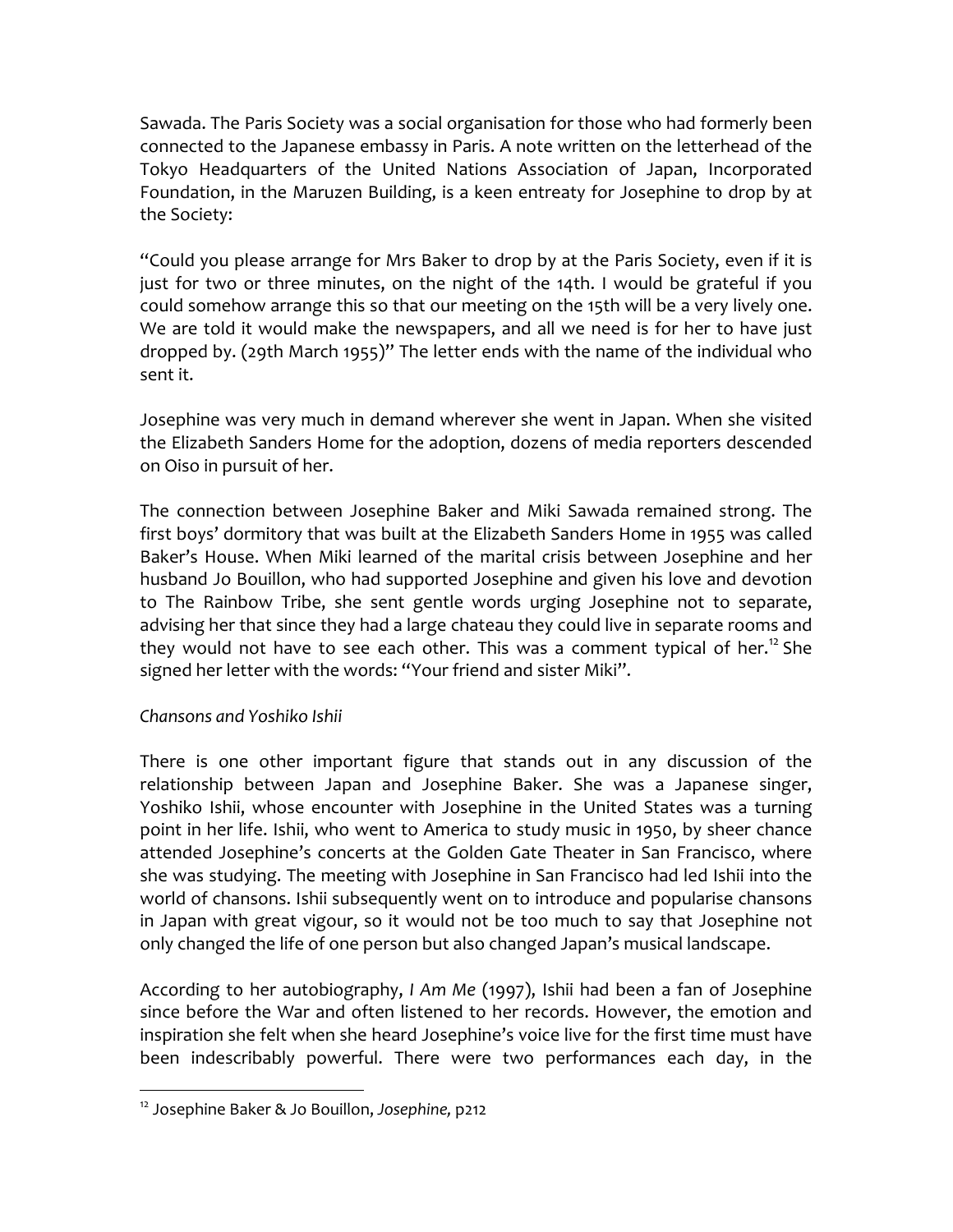afternoon and the evening, and Ishii visited the theatre daily from the first date and attended both concerts every day. She was moved by the sight of Josephine on stage and wrote:

"Wearing a white dress and a white‐feathered hat, Josephine sang Jazz, Latin and chanson numbers. She also spoke to the audience and danced. Seeing how her performance drew in the audience's hearts more and more, I understood that this was what was truly meant by an 'entertainer', and I never tired of watching her."<sup>13</sup>

The theatre's manager noticed the oriental girl who visited every day, and this led to the first meeting between her and Josephine. The manager had apparently spent time in Japan while serving in the occupation forces, and had fallen for the allure of the much renowned geisha and singer, Ichimaru. So when he learned that Ishii was Japanese he felt affectionate towards her and showed her kindness, taking her to Josephine's dressing room. A photograph that was taken at this meeting frequently appears in Ishii's various autobiographies.

In the dressing room at the Golden Gate Theater, Josephine urged Ishii to go to Paris if she wanted to study chansons. As a result, Ishii, who had intended to return to Japan after her studies in America, changed her plans and headed for Europe. She only intended to make a very brief visit to Paris, but once there, thanks both to her passion for singing and hard work, and also to some good luck, it was not long before she made her debut as a chansonnière. For the following two or three years she made Paris her base and flourished as a singer around Europe.

Over two years after their first meeting in San Francisco, Ishii and Josephine met once again, when the two sang on the same stage at a music festival in Nice. Josephine did not remember their meeting in San Francisco, but she seemed happy as she told Ishii: "I've been invited by my benefactor, Madame Sawada, to go to Japan in April."

Ishii subsequently became a music agent and invited Josephine to perform in Japan on a number of occasions. In 1972 Josephine unexpectedly visited Japan for just two or three days. Her Rainbow Tribe children, Akio and Janot (Teruya), were approaching adulthood, and she wished for them to study in their motherland.<sup>14</sup> It was her educational policy to have each of the Rainbow Tribe children learn their own country's language and culture. On that 1972 trip, Miki received a telegram notifying her of Josephine's visit but was unable to meet her at Haneda Airport, so Ishii went in her place.

<u>.</u>

<sup>13</sup> Yoshiko Ishii, *Goodbye, My Twentieth Century*, p209

<sup>14</sup> Yoshiko Ishii, *San Francisco of My Memories, Paris of My Memories*, p236–44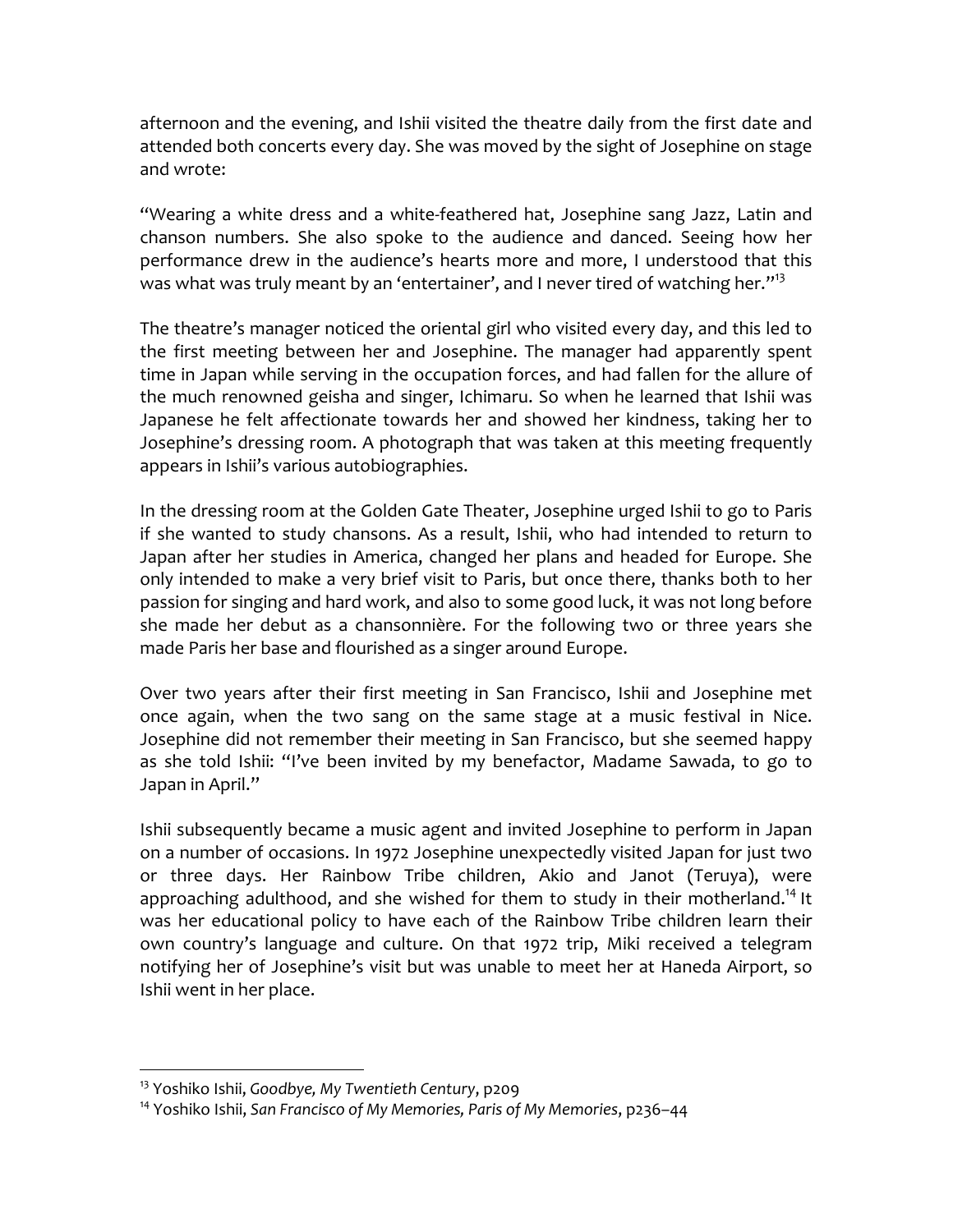The following year, in 1973, Josephine's two sons went to Japan with Ishii as their guarantor. Akio took up studies at Sophia University, and Janot (Teruya) took a job working for a horticultural company. The following year, Josephine once again went to Japan, and on 14th July appeared at the Paris Festival, held at the open-air concert hall in Hibiya. With this performance she managed to raise part of Akio's tuition fees, which Ishii had been covering. The plan was for the two young men to stay in Japan for two years, but they must have encountered problems with the language and the Japanese customs must have seemed alien to them: in the end, their stay only lasted a year, and they returned to France with Josephine after the Paris Festival.<sup>15</sup> Josephine would die suddenly a few months later, in April 1975; the Paris Festival performance turned out to be her last in Japan.

\*\*\*\*\*

 $\overline{a}$ 

The year 2006 was the 100th anniversary of Josephine Baker's birth. On 3rd June – Josephine's birthday – a statue of her created by the sculptor Chouski was unveiled in the park below Les Milandes where The Rainbow Tribe had lived. The statue stands hugging a boy who could well be Akio and her face has a peaceful expression; it is a representation of the ultimate dream Josephine had pursued. The pedestal is carved with the footprints of 12 children.

In Europe and America, there is much interest in Josephine as a dancer and a singer. Many research papers and biographies on Josephine have been published in the fields of dance, music and film, and in relation to 1920s Parisian culture. However, Josephine had another important face: the face of an activist who challenged racism; of a fighter, a humanitarian and an idealist.

Josephine, who grew up in St Louis in the South as a 'black American', experienced American racial discrimination from the time she was a child. In 1925 she travelled to Paris, and later married a Frenchman and obtained French nationality. Until her sudden death in Paris in 1975 aged 68 years and 10 months, Josephine returned to America on tour several times, and each time she experienced racism firsthand. She was both hurt and infuriated by this cruel, miserable and irremediable situation and she began to dream of a world without racism. This led her to form her idea of The Rainbow Tribe.

These days, the concept of multiculturalism, which values all cultural backgrounds equally, is at least advocated in words. However, in Josephine's era the notion of an ideal family called The Rainbow Tribe consisting of children of various skin tones was little short of fantastic. It was Josephine's firm belief that, if children of diverse skin colours lived together from a very young age, they would grow into adults without prejudices.

<sup>15</sup> Yoshiko Ishii, *San Francisco of My Memories, Paris of My Memories*, p243